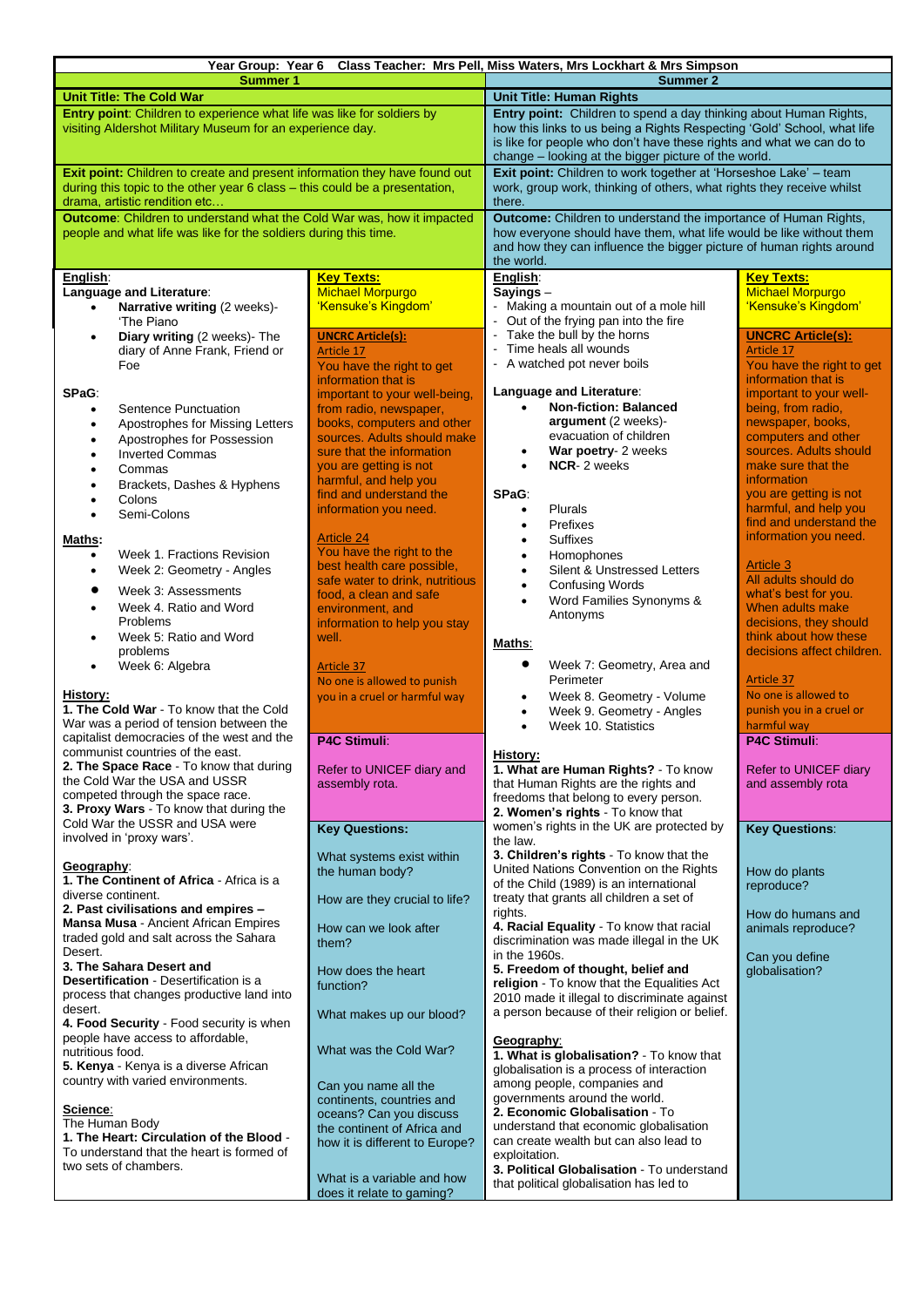**2. Blood Vessels and Transport** - To understand that blood vessels transport blood around the body.

**3. Components of Human Blood** - To understand that blood is made up of different components.

**4. Blood Pressure and Heart Rate** - To understand how the heart rate can speed up or slow down, depending on what the body is doing.

**5. Heart Rate- an Investigation** - There are many things that can be varied and changed in an experiment, we call the things we can change variables.

**Computing:** This unit introduces learners to the creation of websites for a chosen purpose. Learners identify what makes a good web page and use this information to design and evaluate their own website using Google Sites. Throughout the process learners pay specific attention to copyright and fair use of media, the aesthetics of the site, and navigation paths.

# **Art/D&T:**

**1. Introduction to Impressionism** – Monet - To understand that the impressionists were a group of painters from France in the 19th century. **2. Use of scientific knowledge and painting en plein air** - To understand that the impressionists used developing scientific knowledge about the way we see. **3. Paintings of Modern Life – Degas and Renoir** - To understand the impressionists painted scenes of modern life. **4. Post-Impressionism - Cezanne** - To understand who the postimpressionists were. **5. Post-Impressionism – Van Gogh and** 

**Gauguin** - To understand Van Gogh and Gauguin were post-impressionist artists. **6. Japanese influence on the** 

**impressionists and assessment** - To understand that the impressionists were influenced by Japanese design.

#### **R.E:**

'Adam, Eve, Christmas, Easter, what are the connections?

Pupils will learn:

that Christians believe that: · there are links between events in

Genesis and the events of Easter and Christmas

· ancient prophecies in the Old Testament foretell the birth and death of Jesus

· ancient prophecies in the Old Testament show that God still loved His people even when they disobeyed Him · Jesus did the job that it was prophesied He would do

# **PSHE:**

Relationships 1. What is mental health?

- 
- 2. My mental health<br>3. Love and loss Love and loss
- 4. Power and control
- 5. Being online
- 6. Using technology responsibly

#### **PE: Rounders**

**Children will learn:** The rules of rounders Throwing and Catching Batting and Bowling Teamwork skills

**Reasoning skills.** Revision of dialogue, varied sentence structure including semi-colons, noun phrases, fronted adverbials and subordinate clauses.

Language of argument.

Continued focus on spelling from year 5-6 word lists and the ability to edit and improve own word choices using resources such as word books, dictionaries and knowledge of word **families** 

governments co-operating with one another. **4. Social Globalisation** - To understand

that globalisation has spread ideas and culture around the world. **5. Globalisation; a global force for good?** - To know that there are advantages and disadvantages of globalisation.

#### **Science**:

**Reproduction** 

**1. Asexual reproduction** - To know that asexual reproduction does not require male and female cells.

**2. Sexual reproduction in non-flowering plants** - To understand sexual reproduction in flowering plants.

**3. Sexual reproduction in flowering plants** - To know that many plants clothe their seeds with fruit.

**4. Reproduction in animals** - To understand sexual reproduction in animals.

**5. Growth stages** - To know that different animals have different growth stages.

#### **Computing: Variables in programming** 1. What are variables?

To know what variables are and relate them to real-world examples of values that can be set and changed. In further lessons children will use the Use-Modify-Create model to experiment with variables in an existing project before they design and create their own. N.B. This term the teacher will be modelling the program Scratch due to lack of computing resources.

### **Art/D&T:**

**1. Investigating statues** - To understand that art can raise issues and provoke debate

**2. Picasso and cubism** - To understand Picasso started cubism which led to the creation of abstract art

**3. Abstract Art – Hepworth** - To understand Hepworth made abstract sculptures which were influenced by the landscape around her

**4. The influence of world war two – Auerbach** - To understand Auerbach was influenced by the rebuilding of London after the second world war

**5. Figuration and Abstraction** – Freud and Bowling - To understand different techniques used by some modern artists **6. Art and identity** – Himid - To understand that Himid explores the issue of race and identity in her art

### **R.E: What are the pillars of Islam?** Pupils will learn:

that the 'pillars' (or duties) of Islam are: - Shahadah 'There is no God but Allah and Muhammad is his messenger'

- Prayer (Salah and wudu)
- Fasting (Sawm) Ramadan
- Pilgrimage (Hajj)
- Almsgiving (Zakah)
- How the pillars of Islam influence the daily lives of Muslims

About key celebrations for Muslims: - Id-ul-Fitr, which marks the end of Ramadan

- Id-ul-Adha, which celebrates the end of Hajj

**Reasoning skills.** Revision of dialogue, varied sentence structure including semicolons, noun phrases, fronted adverbials and subordinate clauses.

Language of argument.

Continued focus on spelling from year 5-6 word lists and the ability to edit and improve own word choices using resources such as word books, dictionaries and knowledge of word families..